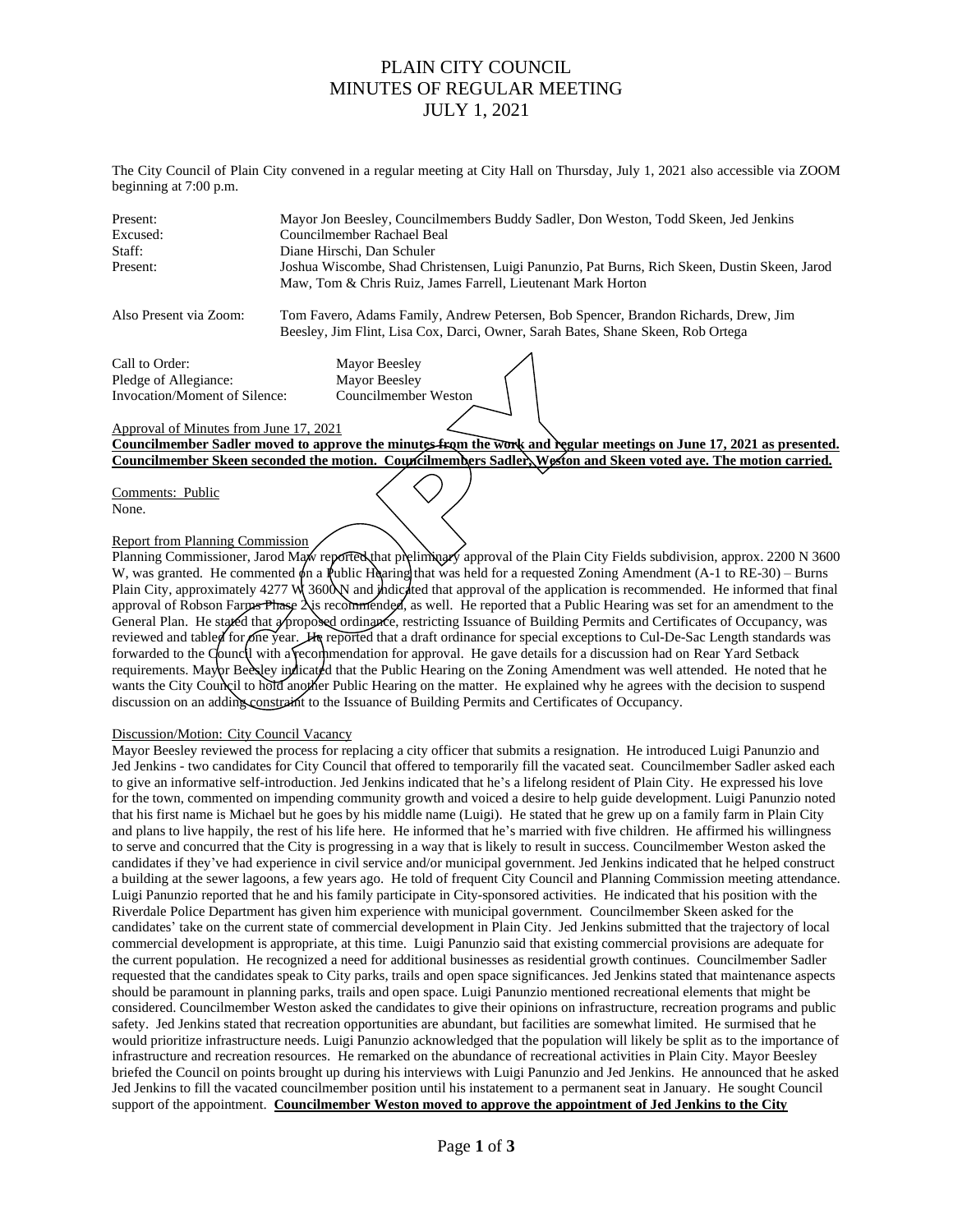# PLAIN CITY COUNCIL MINUTES OF REGULAR MEETING JULY 1, 2021

**Council. Councilmember Skeen seconded the motion. Councilmembers Sadler, Weston and Skeen voted aye. The motion carried.**

Swearing In: New City Council Member **Jed Jenkins took the Oath of Office - presented by Diane Hirschi, City Recorder.**

Discussion/Motion: Final Approval of Skeen Subdivision – approx. 2200 N 3600 W

Project developer, Dustin Skeen commented on concerns related to the timing of utility installations. He indicated that it's his goal to work in conjunction with a planned widening of 3600 North Street. Public Works Director, Dan Schuler confirmed that he has reviewed the plat and deems it acceptable. **Councilmember Sadler moved to approve the Skeen Subdivision, with consideration of the attached City Engineer's memorandum. Councilmember Jenkins seconded the motion. Councilmembers Sadler, Weston, Jenkins and Skeen voted aye. The motion carried.**

Discussion/Motion: Final Approval of Robson Farms Phase 2 – approx. 3626 W 1975 N Councilmember Sadler verified that there are sufficient access points for the number of proposed lots, per Plain City subdivision ordinance. **Councilmember Skeen moved to approve Robson Farms Phase 2. Councilmember Weston seconded the motion. Councilmembers Sadler, Jenkins, Weston and Skeen voted aye. The motion carried.**

Discussion/Motion: Zoning Amendment - Favero Property – 1295 N 4700 W – R E-30 to RE-18.5 and A-2 to RE-15 Mayor Beesley gave a short summary of proceedings for this application over past months. He described General Plan stipulations for the land owned by the Favero family. He noted that concessions must be made in order to establish beneficial trails and open space features in the area. He indicated that he has/met with property owner, Tom Favero, to discuss future development of his farmland. He stated that he's met with developers that are interested in providing a variety of residential offerings in that locale. He suggested that the requested zoning is not favorable at this time. Councilmember Skeen remarked on possible amendments to the General Plan/Future Land Use Map. Jarod Maw acknowledged that the Planning Commission is currently discussing amendments to the General Plan and considering a comprehensive update in 2022. He proposed that this rezone petition be postponed until the Future Land Use Map is revised. Councilmember Sadler explained that the Planning Commission issued a recommendation for disapproval of this change, and the petitioner is appealing the pronouncement to the City Council – the Appeals Board for this land use application. He spoke of a recent site inspection he undertook with Councilmember Weston, noting many eye-opening discoveries that are not discernible by looking at parcel maps. He divulged that Tom Favero agreed to dedicate much undevelopable property to public open space if RE-15 zoning is allowed. He advised that housing density will be significantly reduced due to the amount of available open space. He stated that he's in favor of amending the zoning, contingent on an agreement with the owners of the property to ensure the preservation of offered open space. Jarod Maw commented on sensitive land issues and reviewed Plain City code that addresses development of land in flood areas. He contemplated the use of an Overlay instead of strictly amending the zoning. Councilmember Weston recapped conclusions from his site inspection with Councilmember Sadler. He spoke to the potential of the area to comprise an extraordinary mixed-use community with ample parks and trail systems. Mayor Beesley expressed reservations because the requested zoning conflicts with General Plan/Future Land Use guidelines. He recommended that the intended conditions be spelled out when the General Plan is updated. Councilmember Sadler considered a timetable for the upcoming General Plan update. Jarod Maw touched on the General Plan amendment process. City Attorney, Brandon Richards recommended that the Future Land Use Map be amended before this rezone is approved. Tom Favero indicated that he wants to begin an earnest planning process for his land as soon as possible. Brandon Richards laid out an expedited process for amending the General Plan and effectively entering into a development agreement that runs with the land. He offered to meet with the Favero Family and councilmembers in an effort to resolve the mentioned issues. Tom Favero was agreeable. **Councilmember Sadler moved to table the Zoning Amendment - Favero Property for sixty days, to consider an amendment to the General Plan, formulate a development agreement and firm up scheduling. Councilmember Weston seconded the motion. Councilmembers Sadler, Weston, Jenkins and Skeen voted aye. The motion carried.**

Discussion/Motion: Set Public Hearing – Zoning Amendment – Burns Plain City – 4277 W 3600 N – A-1 to RE-30 - Aug 5 Mayor Beesley related points discussed during the Public Hearing for the Burns Plain City Zoning Amendment, hosted by the Planning Commission. He thought it important for the City Council to hear the stated concerns directly from affected land owners. **Councilmember Sadler moved to Set Public Hearing for the proposed Zoning Amendment – Burns Plain City – 4277 W 3600 N – A-1 to RE-30, August 5, 2021. Councilmember Weston seconded the motion. Councilmembers Sadler, Jenkins, Weston and Skeen voted aye. The motion carried.**

Discussion/Motion: Set Public Hearing for Subdivision Ordinance Amendment – Cul-de-sacs – Aug 5 **Councilmember Sadler moved to Set Public Hearing for a Subdivision Ordinance Amendment – Cul-de-sacs – Aug 5, 2021. Councilmember Skeen seconded the motion. Councilmembers Sadler, Jenkins, Weston and Skeen voted aye. The motion carried.**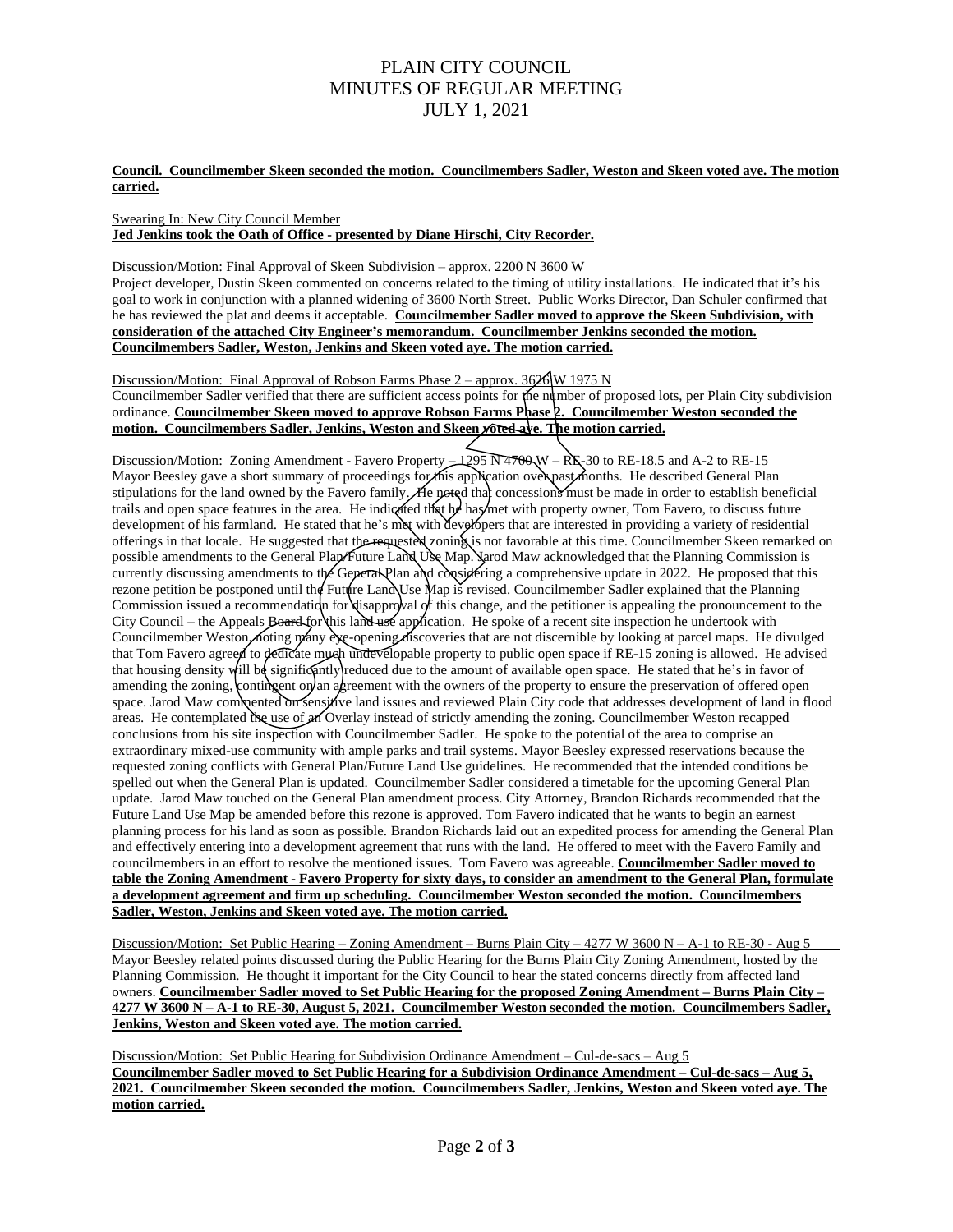# PLAIN CITY COUNCIL MINUTES OF REGULAR MEETING JULY 1, 2021

#### Discussion/Motion: Fireworks

Mayor Beesley remarked on local clamor about rumored fireworks restrictions. Councilmember Weston informed that 4<sup>th</sup> of July celebration hazards are surpassed by Pioneer Day fireworks dangers, in Plain City. He commented on personal responsibility/liability associated with lighting of fireworks. Mayor Beesley made known that the City has not banned fireworks. He indicated that the Fire Department will be sufficiently staffed through the holiday. He proposed that noise restrictions be eased and park closing times be extended for the 4<sup>th</sup> and 5<sup>th</sup> of July. He cautioned; fireworks should not be used near dry vegetation. Councilmember Weston told of Fire Marshall powers appertaining to the banning of fireworks in certain areas of town. Weber County Sheriff, Ryan Arbon stated that the Weber County Sheriff's Office supports the decision of the Council and Mayor Beesley. Councilmember Sadler contemplated banning personal fireworks for the 24<sup>th</sup> of July (Pioneer Day). Brandon Richards advised; there are two provisions for prohibiting fireworks – one of which cannot be instituted because of notification timelines. He indicated that areas and conditions already defined in the code as hazardous may be restricted by the Council. Councilmember Weston suggested the Fire Department be involved in identifying restricted areas. **Councilmember Sadler moved to sustain existing Plain City fire safety regulations and issue an advisory for extreme caution when using fireworks within City limits. Councilmember Jenkins seconded the motion. Councilmembers Sadler, Jenkins, Weston and Skeen voted aye. The motion carried.**

| Motion: Approval of Business Licenses                                                                      |                   |                      |                         |  |
|------------------------------------------------------------------------------------------------------------|-------------------|----------------------|-------------------------|--|
| <b>New</b>                                                                                                 |                   |                      |                         |  |
| <b>American Promotional Events</b>                                                                         | <b>TNT</b>        | 3673-W 2600 N (tent) | retail fireworks        |  |
| <b>Fluffig Alpacas LLC</b>                                                                                 | <b>Joey Tracy</b> | ,4257 W 1400 N       | alpaca merchandise      |  |
| The Pretty Peony                                                                                           | Kendra Day        | 1827 W 2450 W        | women's online boutique |  |
| <b>Sweet Honey Ouilts</b>                                                                                  | Shaylene Engh     | \$168 N 3450 W       | long arm quilting       |  |
| Councilmember Skeen moved to approve the business licenses as presented. Councilmember Weston seconded the |                   |                      |                         |  |
| motion. Councilmembers Jenkins, Sadler, Weston and Skeen voted aye. The motion carried.                    |                   |                      |                         |  |
|                                                                                                            |                   |                      |                         |  |

Motion: Approval of Warrant Register

See warrant register dated 06/17/2021 to 06/30/2021. **Councilmember Weston moved to approve and pay the bills as presented. Councilmember Sadler seconded the motion. Councilmembers Jenkins, Sadler, Weston and Skeen voted aye. The motion carried.**

### Report from City Council

Mayor Beesley urged residents to be responsible with fireworks. He restated; the Plain City Fire Department will be sufficiently staffed through the holiday. He announced that Billy Dean will be in concert at Lee Olsen Park, July 2<sup>nd</sup>. He indicated that the concert is free and the Lions Club will be selling food and drinks there. He noted that the Lions Club will also be accepting donations during the concert, to fund local service projects. He relayed a recent experience in which a new Plain City resident and business owner replaced the existing roof covering on the historic Lions Club building at no cost. He expressed appreciation for his genuine goodwill. He mentioned other events that will take place in celebration of the 4<sup>th</sup> of July. At the request of the City Council, Weber County Sheriff's Lieutenant Mark Horton reported details from a criminal complaint by a Plain City resident, received in 2018.

## **At 8:38 p.m. Councilmember Weston moved to adjourn and was seconded by Councilmember Sadler seconded the motion. The vote was unanimous.**

 $\mathcal{L}_\mathcal{L}$  , which is a set of the set of the set of the set of the set of the set of the set of the set of the set of the set of the set of the set of the set of the set of the set of the set of the set of the set of City Recorder

Mayor

Date approved \_

\_\_\_\_\_\_\_\_\_\_\_\_\_\_\_\_\_\_\_\_\_\_\_\_\_\_\_\_\_\_\_\_\_\_\_\_\_\_\_\_\_\_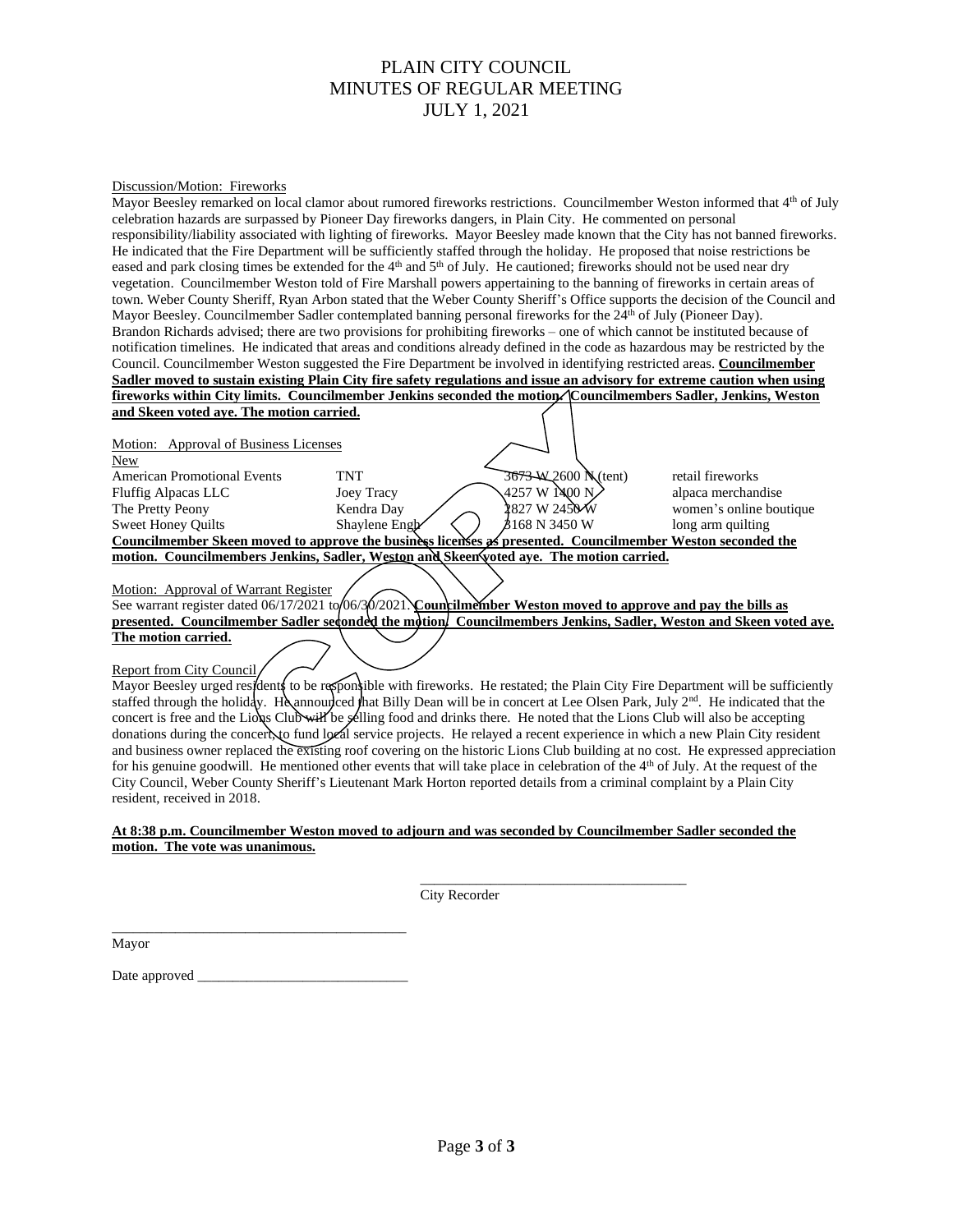## PLAIN CITY COUNCIL MINUTES OF REGULAR MEETING JULY 15, 2021

The City Council of Plain City convened in a regular meeting at City Hall on Thursday, July 15, 2021 also accessible via ZOOM beginning at 7:00 p.m.

| Present:                                                                                                          | Mayor Jon Beesley, Councilmembers Jed Jenkins, Buddy Sadler, Don Weston and Todd Skeen                                    |  |  |  |
|-------------------------------------------------------------------------------------------------------------------|---------------------------------------------------------------------------------------------------------------------------|--|--|--|
| Zoom:                                                                                                             | Councilmember Rachael Beal                                                                                                |  |  |  |
| Staff:                                                                                                            | Diane Hirschi, Dan Schuler                                                                                                |  |  |  |
| Present:                                                                                                          | Johnny Ferry, Jim and Carol Jean Beesley                                                                                  |  |  |  |
| Also Present via Zoom:                                                                                            | Adams Family, Rob Ortega                                                                                                  |  |  |  |
| Call to Order:                                                                                                    | Mayor Beesley                                                                                                             |  |  |  |
| Pledge of Allegiance:                                                                                             | Councilmember Jenkins                                                                                                     |  |  |  |
| Invocation/Moment of Silence:                                                                                     | Councilmember Sadler                                                                                                      |  |  |  |
| Approval of Minutes from July 1, 2021                                                                             |                                                                                                                           |  |  |  |
| Councilmember Skeen moved to approve the minutes from the work and regular meetings on July 1, 2021 as presented. |                                                                                                                           |  |  |  |
| Councilmember Beal seconded the motion. Councilmembers Jenkins, Beal, Sadler, Weston and Skeen voted aye. The     |                                                                                                                           |  |  |  |
| motion carried<br>Comments: Public                                                                                |                                                                                                                           |  |  |  |
| None.<br>Report from Planning Commission                                                                          |                                                                                                                           |  |  |  |
|                                                                                                                   | Planning Commissioner, Rob Ortega indicated that Final Subdivision – Plain City Fields, approx. 2200 N 3600 W was tabled, |  |  |  |
|                                                                                                                   | pending an updated memorandum from the City Engineer.                                                                     |  |  |  |

#### Presentation: Major Brent Taylor Foundation – County Wide 9/11 Commemoration

Local business owner and representative for the Major Brent Taylor Foundation, Johnny Ferry gave a video presentation, informing that The Major Brent Taylor Foundation is planning an interactive commemorative museum experience highlighting the events of September 11, 2001. He stated that the event will run from September 9-11 and will be held at the Weber County Fairgrounds. He announced; the event is free to the public will include an interactive museum, a chance to speak with Utahns in uniform, booths to share your experiences and thoughts, as well as food trucks and activities for the kids. He requested support from the City Council and explained that organizers of the event are volunteers. He spoke of state elected officials and prominent community leaders that have pledged to participate in the memorial. He displayed a layout of the exhibit and gave a conceptualized tour. He indicated that Plain City can use two display boards to showcase the city. He described ways the Council and individual citizens can contribute to the cause. Mayor Beesley reported that he's a member of the Weber Remembers Committee. He thanked Johnny Ferry for the presentation. Councilmember Beal suggested that Plain City residents be invited via social media, to submit photos for the display boards.

### Discussion/Motion: Conditional Final Acceptance – Brook Haven Subdivision

Public Works Director, Dan Schuler affirmed that the subdivision is ready for Conditional Final Acceptance. Councilmember Beal verified that the subdivision in question is Brook Haven – not Pheasant Brook. **Councilmember Sadler moved to approve Conditional Final Acceptance – Brook Haven Subdivision. Councilmember Skeen seconded the motion. Councilmembers Jenkins, Beal, Sadler, Weston and Skeen voted aye. The motion carried.**

#### Discussion/Motion: Resolution - Interlocal Agreement – RAMP – Lee Olsen Park Walking Path

Mayor Beesley indicated that this matter was tabled at a previous City Council meeting, as final details had not been worked out. He advised that demolition of the existing concrete path is underway. Dan Schuler commented on the mix of coarse aggregate stone, sand, fine aggregate and asphalt that will be used for the surface of the new track. He voiced expectation that the project will be completed before the 24<sup>th</sup> of July. Councilmember Sadler noted that the pavement will be suitable for a walking course. **Councilmember Sadler moved to approve Resolution 2021-07 Interlocal Agreement – RAMP – Lee Olsen Park Walking Path. Councilmember Skeen seconded the motion. Councilmembers Jenkins, Beal, Sadler, Weston and Skeen voted aye. The motion carried.**

Discussion/Motion: Approval of Parking Extension – Lee Olsen Park

Dan Schuler explained that the additional parking will be on the east side of the Equestrian Arena and will be paid for with impact fee funds. Councilmember Sadler remarked on bids received for the project. Councilmember Beal asked if there will be accessible parking spaces as required by ADA standards in the added parking arrangement. She recommended that ADA compliance be regarded throughout construction. Dan Schuler outlined the intended parking plan and proposed that additional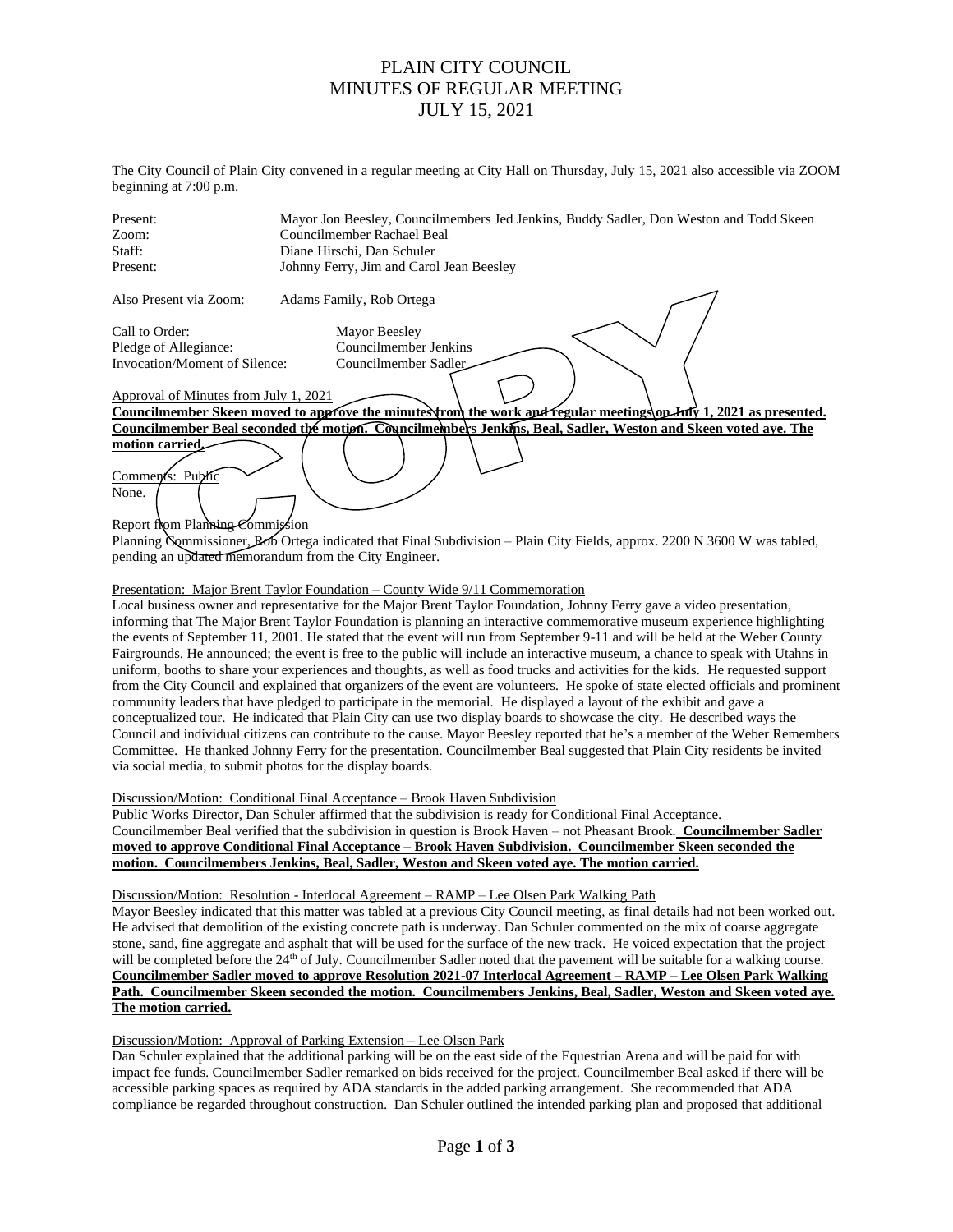# PLAIN CITY COUNCIL MINUTES OF REGULAR MEETING JULY 15, 2021

ADA stalls be placed in existing parking lots. Councilmember Sadler told of accessibility provisions that will be installed as part of a widened Lee Olsen Park walking path. **Councilmember Skeen moved to approve the Parking Extension at Lee Olsen Park. Councilmember Beal seconded the motion. Councilmembers Jenkins, Beal, Sadler, Weston and Skeen voted aye. The motion carried.**

### Discussion/Motion: Approval of 5200 W Skin Patch and Chip Seal - \$17,641

Mayor Beesley stated that impact fee reserves will be used for the proposed project. Councilmember Sadler sought confirmation that Plain City possesses half of 5200 West Street (to the center of the road). He explained; the developer of adjacent land claimed that the City does not own any part of 5200 West Street, thus was not required to provide sidewalk where his subdivision is borders on the road. He recommended the claim be reexamined. Dan Schuler agreed to research the matter. **Councilmember Sadler moved to table Approval of 5200 W Skin Patch and Chip Seal - \$17,641. Councilmember Skeen seconded the motion. Councilmembers Jenkins, Beal, Sadler, Weston and Skeen voted aye. The motion carried.**

Discussion/Motion: Approval of OTech Scholarship Application and Set Timeline

Mayor Beesley referred to an application packet that was assembled and distributed to councilmembers, prior to the meeting by Diane Hirschi, City Recorder. He informed that the scholarship will be granted in December, this year. Councilmember Sadler suggested that the scholarship opportunity be advertised when school is in session, to more effectively reach candidates. Councilmember Beal stated that completing and submitting the simple application form should not take more than two weeks. **Councilmember Sadler moved to accept the presented Application packet and Set a Timeline for the application process – August 27, 2021 through September 17, 2021. Councilmember Skeen seconded the motion. Councilmembers Jenkins, Beal, Sadler, Weston and Skeen voted aye. The motion carried.**

## Discussion Motion: Approval of Job Description for Mayor's Assistant

Mayor Beesley described the method he used to compose the proposed Job Description. Councilmember Beal expressed concern over terms in *Distinguishing Features of the Position*: The Mayor's Assistant serves at the pleasure of the Mayor – perceivably without Council oversight. She noted that *Functions & Duties* of the Mayor's Assistant will often require cooperation with the City Council. Councilmember Sadler indicated that having checks and balances for the position would be good. He clarified that he trusts direction by the current mayor but sees a potential need for Council controls in the future. Mayor Beesley queried if all part-time positions in the City should be taken up by the Council. Councilmember Skeen remarked on conditions of serving at the pleasure of another and the responsibility for making work decisions or taking work-related actions. He noted that he does not have a problem with the Job Description, as presented. He asked Councilmember Sadler to clarify his stance on checks and balances. Councilmember Sadler contemplated ways a future mayor might abuse inadequate oversight. He affirmed that he is in favor of giving the Mayor an assistant, but decisions related to the position should be coordinated with the legislative branch. Mayor Beesley acknowledged; if this job were a full-time position, the Council would have administrative authority. He commented on Nepotism and Conflicts of Interest clauses in Plain City code. Councilmember Weston inferred, other part-time employees of the City do not work as closely with the City Council as the Mayor's Assistant will. Councilmember Beal pointed out tasks listed in the Job Description that will require City Council involvement. Councilmember Sadler reasoned that the Youth City Council should be directed by the City Council if the Mayor, himself, is not over the organization. Mayor Beesley indicated that the Youth City Council, as instituted during his tenure, is directed under supervision of the Mayor, by an unelected, adult volunteer. In answer to Councilmember Weston's question, he asserted that he would like to hire a Mayor's Assistant promptly. Councilmember Beal reiterated her expectation that the City Council will be vested with the right to approve or deny the appointment. **Councilmember Weston moved to approve the Job Description for Mayor's Assistant, with an added stipulation that the appointment be subject to City Council's assent and with replacement of the title "Chair" with a term depicting a supervisory role to the Youth City Council. Councilmember Beal seconded the motion. Councilmembers Jenkins, Beal, Sadler, Weston and Skeen voted aye. The motion carried.**

#### Discussion/Motion: Resolution – Fraud Risk Policies

Councilmember Sadler advised that minor amendments to the previous draft did not resolve issues he has with the Resolution – Fraud Risk Policies. Diane Hirschi noted that the City Attorney, Brandon Richards, is not present at this meeting. Councilmember Sadler suggested that purported changes to the Utah Municipal Officers' and Employees' Ethics Act be confirmed. He rejected a policy that prohibits elected officers or appointed officers from receiving compensation from the municipality in which the member is an officer. He expressed opposition to a rule requiring a city employee take a leave of absence upon announcing candidacy for an elected or appointed office seat. He spoke of his current post with the Plain City Fire Department. He voiced his opinion that a part-time city employee should be able to run for City Council without resigning. Councilmember Weston mentioned that the past two City Council elections have been uncontested due to a lack of candidates. He spoke of his experience serving on a Utah Senate sub-committee a few years ago – relating deliberations which led to the reversal of established statutes on municipal employment and serving as an elected official. He agreed with Councilmember Sadler's recommendation for due research of current, pertinent state laws. Councilmember Skeen proposed that Brandon Richards verify enacted legislation. **Councilmember Sadler moved to table the Resolution – Fraud Risk Policies.**